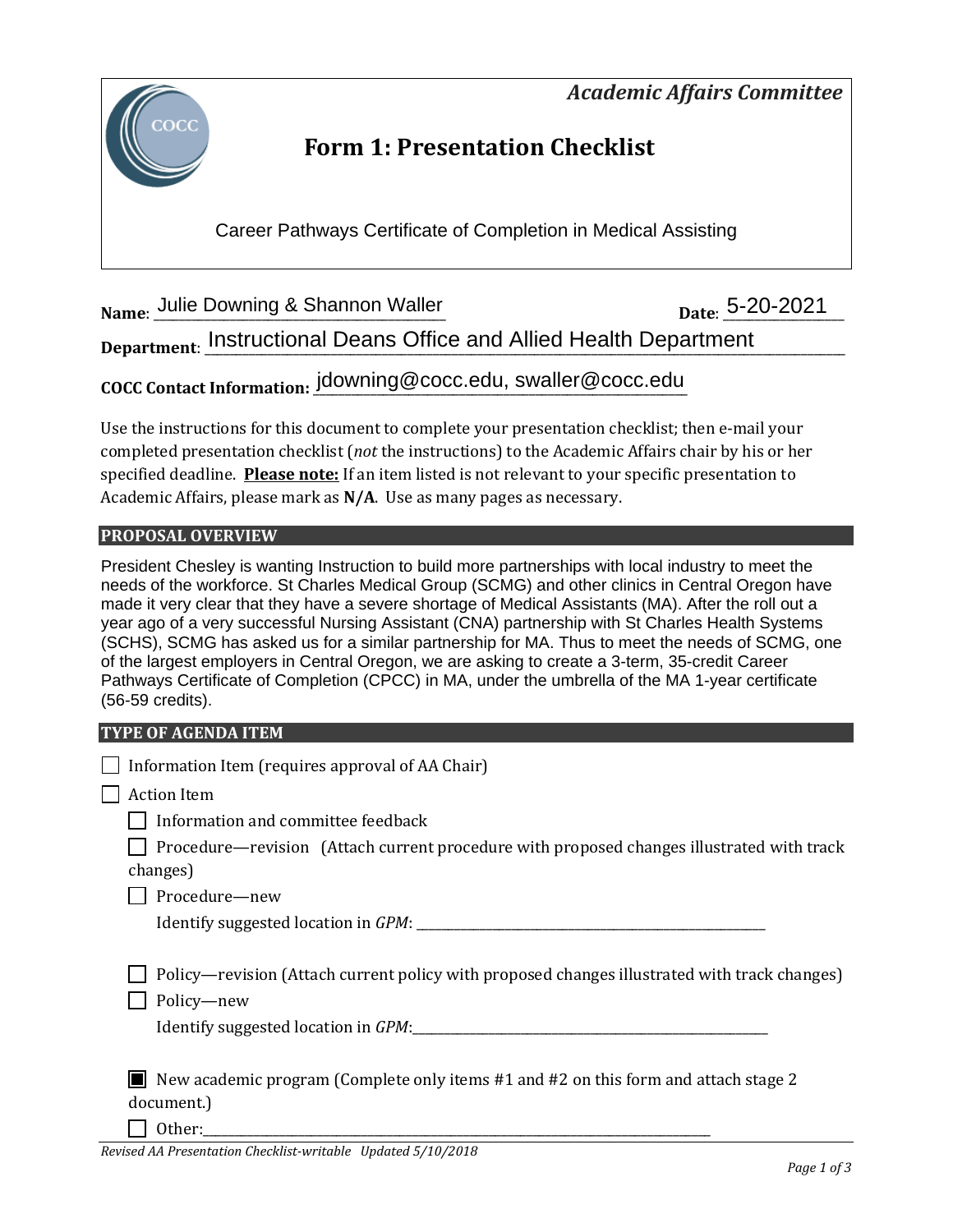#### **BUDGET**

SCMG would pay COCC ~\$180,000 annually for this 9-month, 35-credit CPCC in MA for their 24 students. Students tuition and fees would be waived. The ~\$180,000 would not only cover these students tuition and fees but also pay for 1/2 a FT faculty position necessary to teach this program in addition to our traditional MA program.

#### **INSTRUCTIONAL REQUIREMENTS**

We would require either a new adjunct position or have SCMG pay for a portion of a FT faculty member so that we can deliver the additional 35 credits of instruction for these 24 students.

#### **OPERATIONAL NEEDS, CURRENT AND FUTURE**

We would be teaching the lecture component of this CPCC MA program in a way that would best accommodate them working their normal day shifts at SCMG. Lecture would be delivered in a combination of remote, online, and in person (weekend and evening) instruction. Lab hours would be taught at the COCC Health Careers Center and required clinical hours would be held at SCMG clinics by COCC faculty.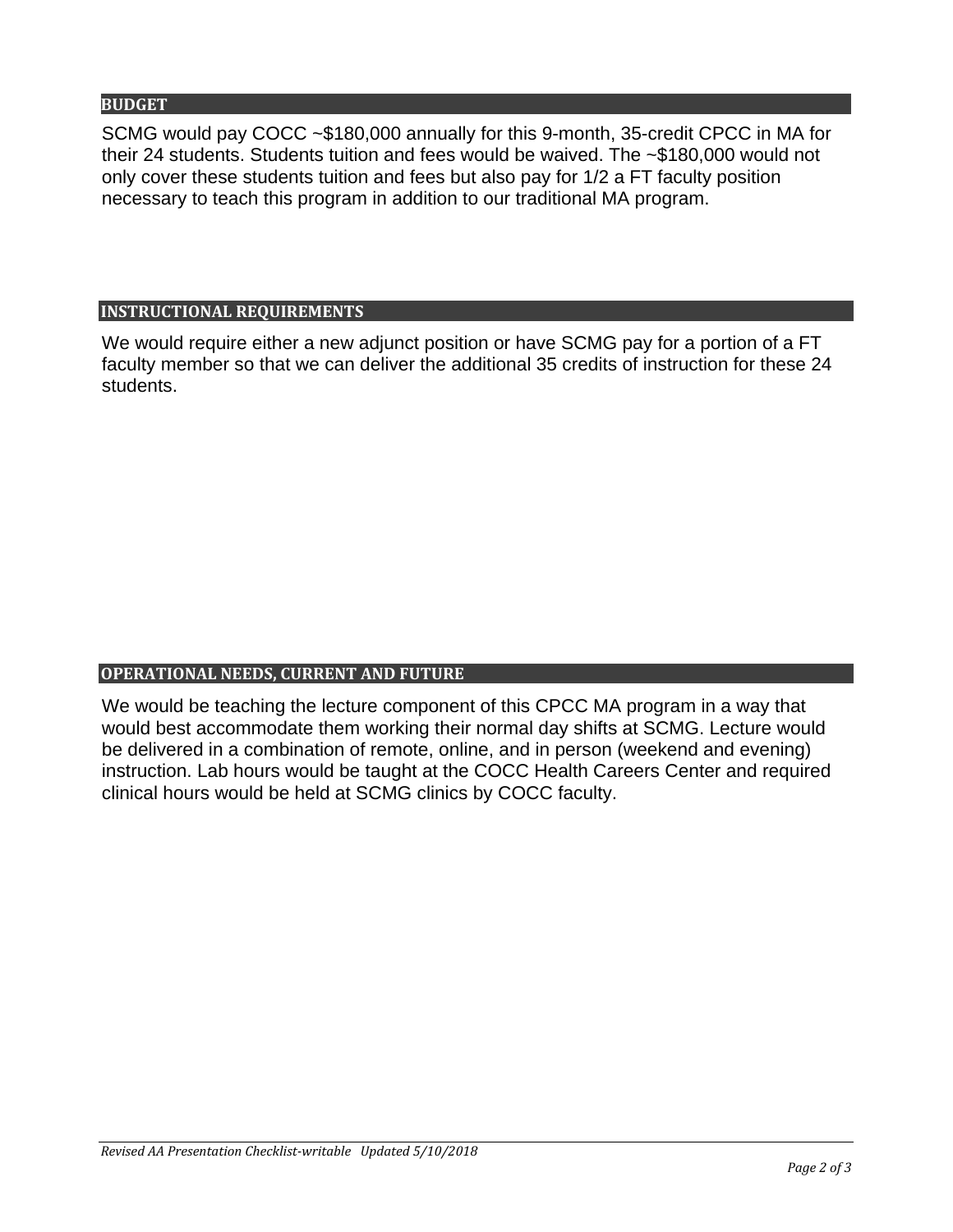#### **STUDENT IMPACT**

These 24 students in the SCMG MA CPCC program would be able to go to work as a certified medical assistant after completing this 9-month accredited program and passing their CMA exam. Our COCC students enrolled in our traditional 1-yr certificate MA program would have their program run Fall, Winter, and Spring per the normal cycle and taking their prerequisite courses in advance.

The CPCC program is not financial aid eligible which is not an issue for the SCMG partnership as SCMG is paying a flat amount to COCC to offer this program and student tuition and fees would be waived. For our COCC (non-SCMG) students in the 1-yr certificate program, this is eligible for financial aid; however they could always opt to exit the program with their CPCC. We would, however, encourage them to complete the full 1-yr certificate as it would open doors for them moving up in their careers as MAs as well as taking classes that could be used if they decide to enter a different health career program at COCC.

MA CPCC students would be taking 35 of the 56-59 credits currently in the MA 1-yr certificate program.

#### **ANTICIPATED IMPLEMENTATION TIMELINE**

SCMG is requesting that this CPCC in MA program begin annually in Spring 2022, continue through summer term 2022 with students completing the program at the end of Fall term 2022. Our traditional 1-yr MA certificate program for COCC students (non SCMG) would still run Fall, Winter, and Spring as it has for many terms. If AA approves of our request, we will get this on the agenda for COCC board approval either in June or August prior to submitting for state approval. Betsy Julian has indicated that she would be supportive of a COCC catalog addendum for this program.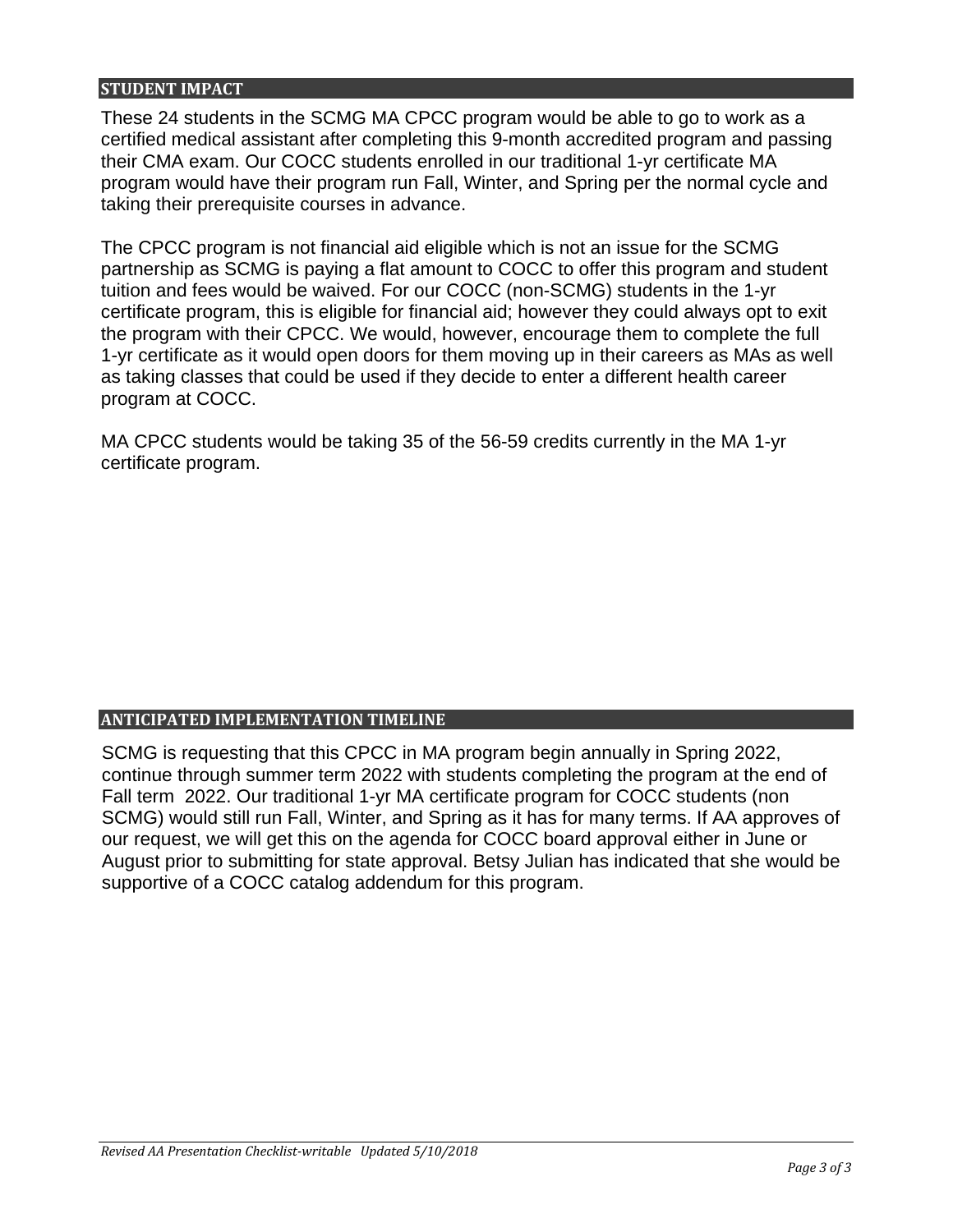# COCC New Program Concept Worksheet

#### *Last revised 3/11/20*

*The new program concept worksheet allows you to describe your program concept in order to request approval to move ahead with development, as well as provides you with a tool to give structure to your program development process. The worksheet is based on questions you will need to answer in a more formal and final format for a future stage in the approval process. If you are approved to proceed with development, you will receive feedback that may result in changes to the information in future stages.*

#### **Proposer:** Shannon Waller & Julie Downing

**Working title of program:** Medical Assisting Career Pathways Certificate of Completion (MA CPCC)

#### **Chair approval:**

☒ Reviewed and approved concept worksheet as comprehensive and accurate. Approved by: Shannon Waller

#### **Date submitted to Curriculum Office:** May 2021

### **CONCEPT WORKSHEET APPROVAL AND NOTES**

Each approver needs to enter their initials and the date, save, and forward to the next approver (with a copy the Curriculum and Assessment Office).

Curriculum Office:

 $\Box$  Form is complete and includes occupational profiles if required.

CO approved by and date forwarded to dean:

Dean:

☒ Reviewed and approved content as comprehensive and accurate.

 $\boxtimes$  Confirming the need description is accurate.

 $\boxtimes$  Confirming that proposer, discipline and department has capacity to develop and maintain the new program.

Dean approved by and date forwarded to VPI: Julie Downing to Betsy Julian 5-20-21

VPI:

☒ Confirming preliminary capacity and alignment of program to COCC mission and strategic direction. VPI Approved by and Date forwarded to Curriculum Office for Workshop: Betsy Julian 5-20-21

Notes from Concept Workshop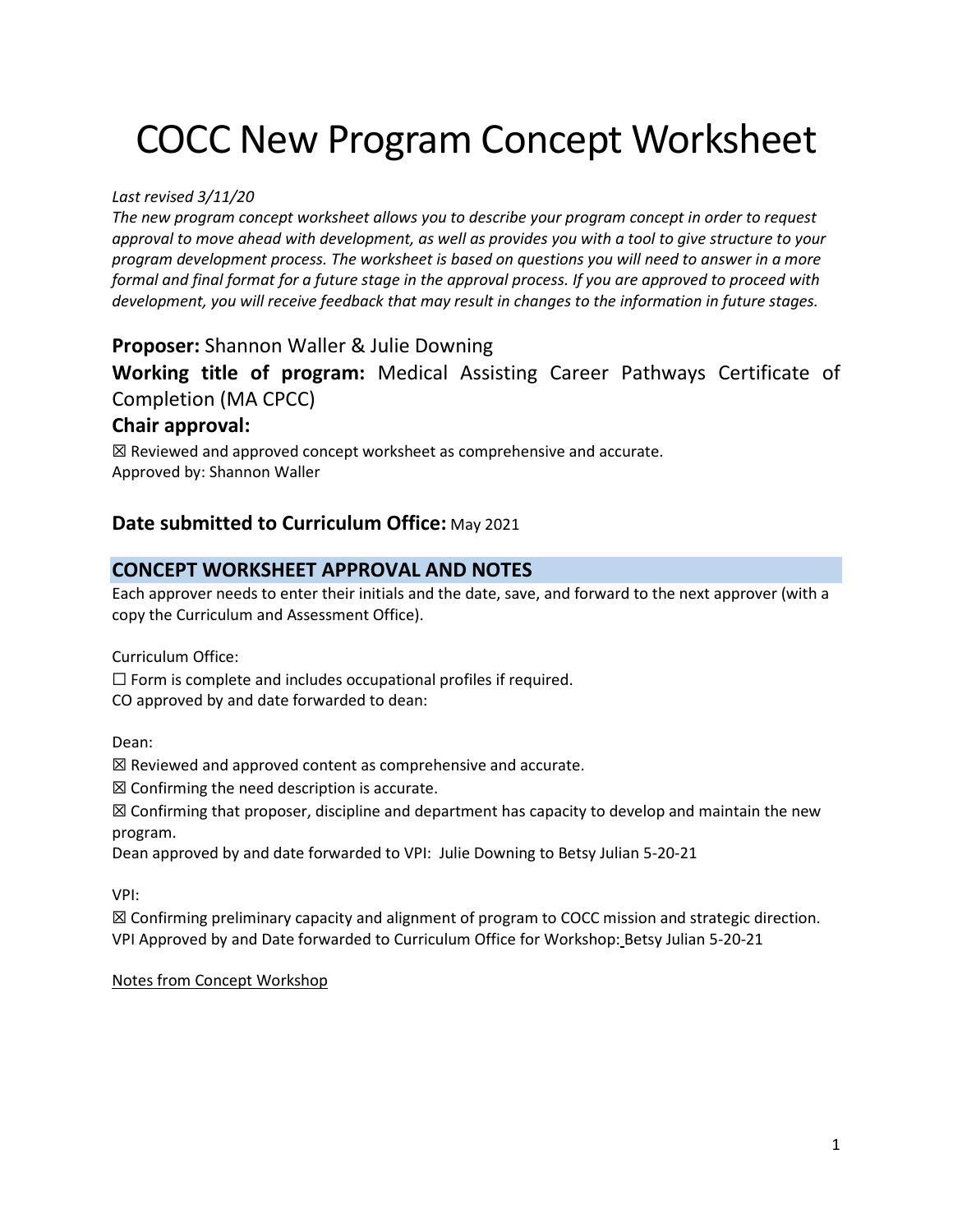#### **NEW PROGRAM CONCEPT**

### 1. Which type of award do you propose?

#### ☐ **Transfer**

 $\Box$  Associate of Arts Oregon Transfer (AAOT) Focus Area - must align to a specific major offered by a minimum of 3 Oregon public universities.

-Aligns with majors at which universities:

 $\Box$  Associate of Science (AS) Focus Area - must be a defined major at another higher education institution and/or the general education requirement of a specific higher education institution. Choose **one** of the following:

-Aligns with which majors:

-Aligns with which university:

-Aligns with which major at a specific university:

☐ ASOT Focus Area - must be pre-approved by CCWD or HECC

-Focus area:

#### ☒ **Career and Technical Education (must prepare students for immediate employment)**

 $\Box$  Associate of Applied Science (AAS) - a specific occupation and job title(s) needs to be identified

- occupation and job title(s):

☐ Associate of Applied Science Option (AASO) - same as AAS but can represent a specialized technical skill area, must share a minimum of 70% of credits of the base program

- occupation and job title(s):

-specialization:

☐ One or Two Year Certificate (CC2 or CC1) 36-108 credits, must prepare students for immediate employment; a specific occupation and job title(s) need to be identified

 $\Box$  Independent certificate - NOT related to/contained within another CTE program - occupation and job title(s):

 $\Box$  Related certificate – is a subset of (100% contained within) another CTE program -Related to which program:

- occupation and job title(s):

☒ Career Pathway Certificate (CPCC) - 12-35 credits, must be related to/a subset of an AAS, represents a specialized technical skill area within an occupation

-related to which AAS: Medical Assisting 1-yr Certificate

- specialized technical skill: Medical Assisting

## 2. Type of New Program—choose one

#### ☐ **2.A. New program that represent a significant departure from programs previously approved**

- May require a new discipline or represents award not previously approved
- e.g., surgical technician, fermentation science, climate science, applied baccalaureate
- (This category may require additional information and/or more time for approval.)

#### ☒ **2.B. New program that is not a significant departure from programs previously approved**

- Fits in a current discipline
- Similar to approved programs (identify similar programs: Medical Assisting)
- Could be interdisciplinary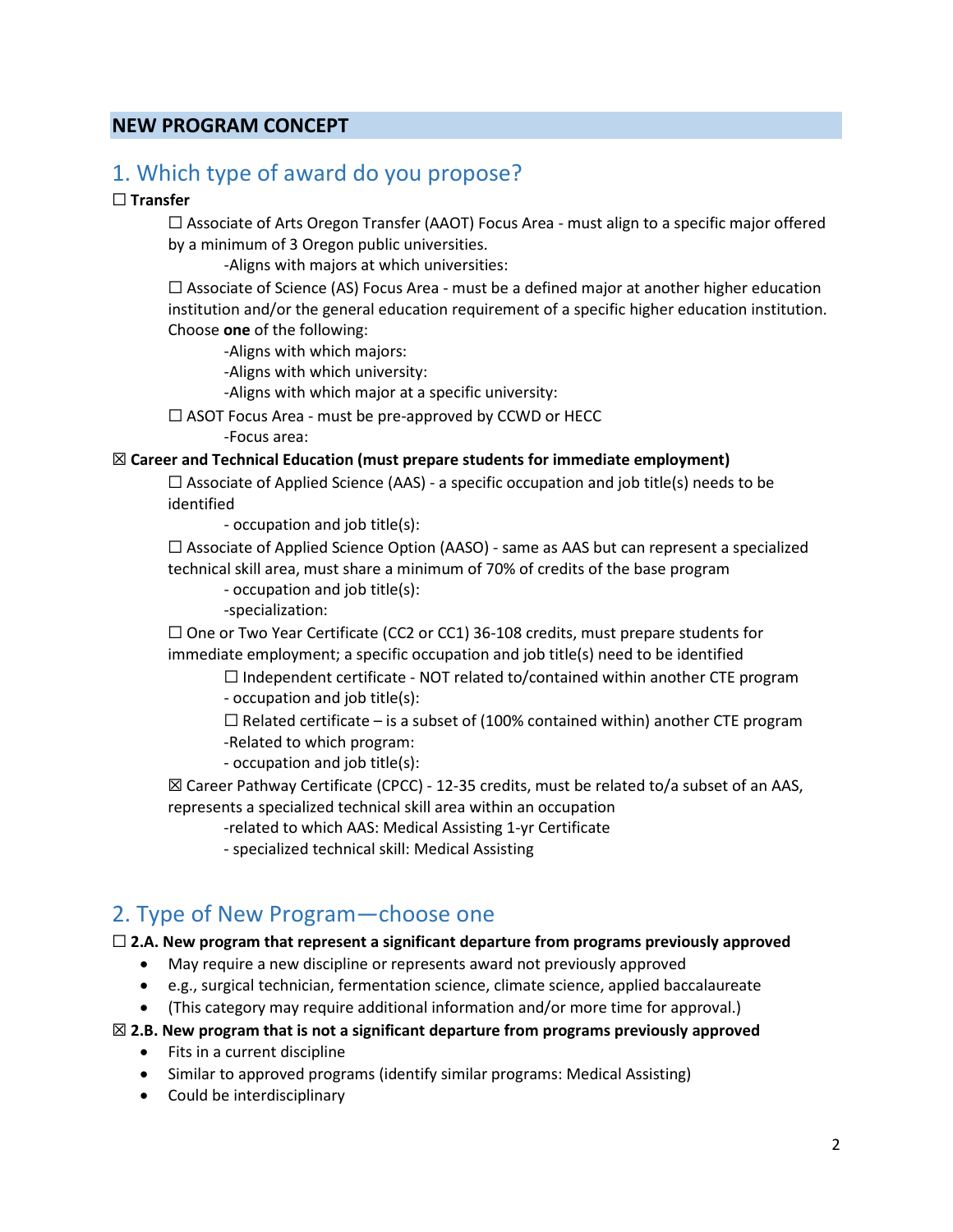- e.g. accounting certificate added to business administration, or conservation management added to forestry
- □ **2.C. Replacement of current program with a new program** (replaced program:)
	- Change in award type
	- e.g. ending an AASO and creating a new independent AAS

☐ **2.D. Substantial revision of current program such that a new program is required** (revised program: )

- Change of more than 30% of credits (per CCWD calculation)
- Significant title change
- Change in CIP Code
- Change in base program to a related CTE certificate

## 3. State and NWCCU Standards

The following questions are based on the five standards required by the state (CCWD) for program approval.

#### 3.A. Need

- **1. Identify your target audience.** St Charles Medical Group (SCMG) cohort of 24 students annually
- **2. Evidence of need**
	- a. **If you propose a CTE program, request an occupational profile of the occupations associated with the proposed program from the Curriculum Office and include with this worksheet.** This is a description of data about the occupation from the Oregon Employment Department.
		- i. What is the average hourly or annual wage for these occupations in the Central Oregon region?
			- \$19.29-\$26.66 / hour per SCMG
		- ii. What is the number of total annual job openings in Central Oregon? Hundreds, there is a shortage of MA's in Central Oregon, Oregon, and nationally. SCMG reports having 15+ openings constantly.
		- iii. Provide 3-5 points representing the strongest evidence of need, citing your source and including specific employers who have requested the program (if any).

1) President Chesley is wanting Instruction to build more partnerships with local industry to meet the needs of the workforce which this does. 2) St Charles Medical Group (SCMG) and other clinics in Central Oregon have made it very clear that they have a severe shortage of Medical Assistants (MA). After the roll-out a year ago of a very successful Nursing Assistant (CNA) partnership with St Charles Health Systems (SCHS), SCMG has asked us for a similar partnership for MA. Thus to meet the needs of SCMG, one of the largest employers in Central Oregon, we are asking to create a 3-term, 35-credit Career Pathways Certificate of Completion (CPCC) in MA, under the umbrella of the MA 1-year certificate (56-59 credits). 3) 24 students will immediately go to work at SCMG as certified medical assistants.

b. If you propose a transfer focus area, provide 3-5 points representing a summary of the strongest evidence of need for this program.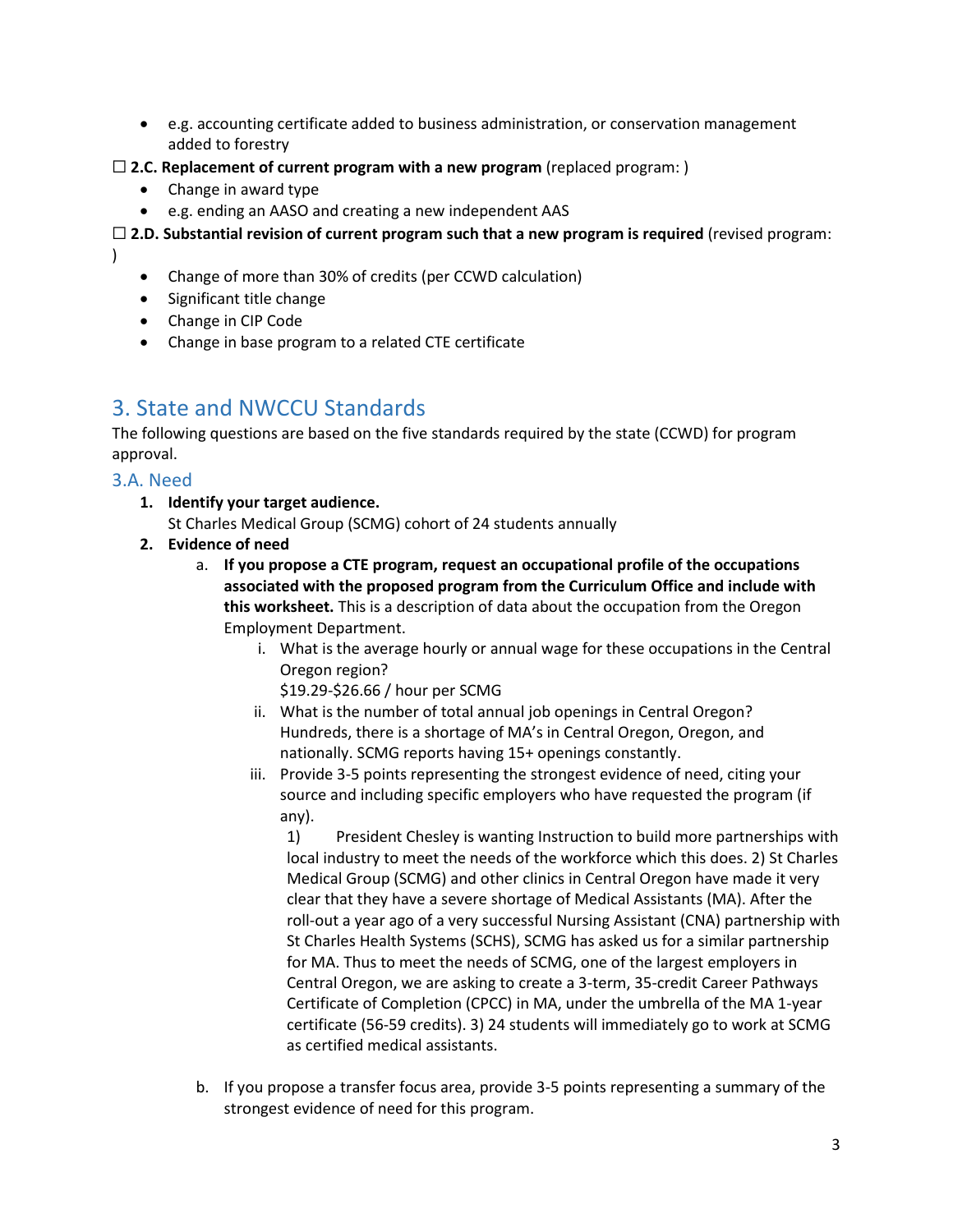#### 3.B. Collaboration

**1. If this is a transfer program, list 3-5 regional stakeholders or partners who will be included in program development (e.g. employers, community alliance, higher education alliance, other). If this is a CTE program, list existing advisory board members with representing body (or if there is no existing advisory board, list potential future advisory board members) who will be working with you to develop the proposal.** 

Current COCC medical assisting advisory board members available upon request. At SCMG, we have had several meetings about this MA partnership with Kevin Callon, Janice Pendroy, & Oliver Tatum who is also a COCC Board of Directors member. We have also met with Franklin Clark, Erika Carmen, Jared Forell, and Betsy Julian on numerous occasions to work out the details of this proposed new CPCC.

#### **2. Does this change present any impacts (favorable or not) to other COCC departments or disciplines?**

 $\boxtimes$  No - If a handful of COCC students decide to not take the MA prerequisites, there could be a small decrease in enrollment in those classes.

 $\Box$  Yes. Identify impacted areas and clarify any communication and/or steps you have taken to mitigate negative impacts.

#### 3.C. Alignment

#### **1. Describe how this proposal aligns with COCC's mission.**

COCC's mission states: promotes student success and community enrichment by providing quality, accessible, lifelong educational opportunities. This career pathway is exactly what COCC's mission is all about – these students will find success in being able to have a familywage earning career in 9 months (streamlining entry into the medical assisting field). The quality will be as it is currently with the one-year MA certificate and it will be accessible.

#### **2. Identify any (up to 5) strategic alignments such as: COCC plans (strategic plan, academic master plan), HECC or CCWD priorities, state or national workforce investment initiatives, PreK-12**  initiatives, other.

1. One of COCC's four STRATEGIC PLAN goals is Community Enrichment which has three initiatives: educational partnerships, workforce partnerships, and life-long education. Clearly, this CCPC directly and positively impacts workforce partnerships. 2. EAST CASCADE WORKS, our local workforce investment board lists Health Careers in their top four workforce priority areas along with construction, technology, and manufacturing. 3. The STATE BOARD OF EDUCATION approved the creation of a new short-term certificate, the Career Pathway Certificates of Completion (CPCC), in July 2007. These certificates, combined with existing Less Than One Year (LTOY) certificates, ensure flexible educational and skill building options for unemployed and underemployed workers, career changers, part-time students who need to work, and students who desire a short-term credential to jump-start their careers in an entry-level occupation. 4.OREGON WORKFORE AND TALENT DEVELOPMENT BOARD - Advance Oregon through meaningful work, training, and education by empowering people and employers. 5. CENTRAL OREGON HEALTH COUNCIL –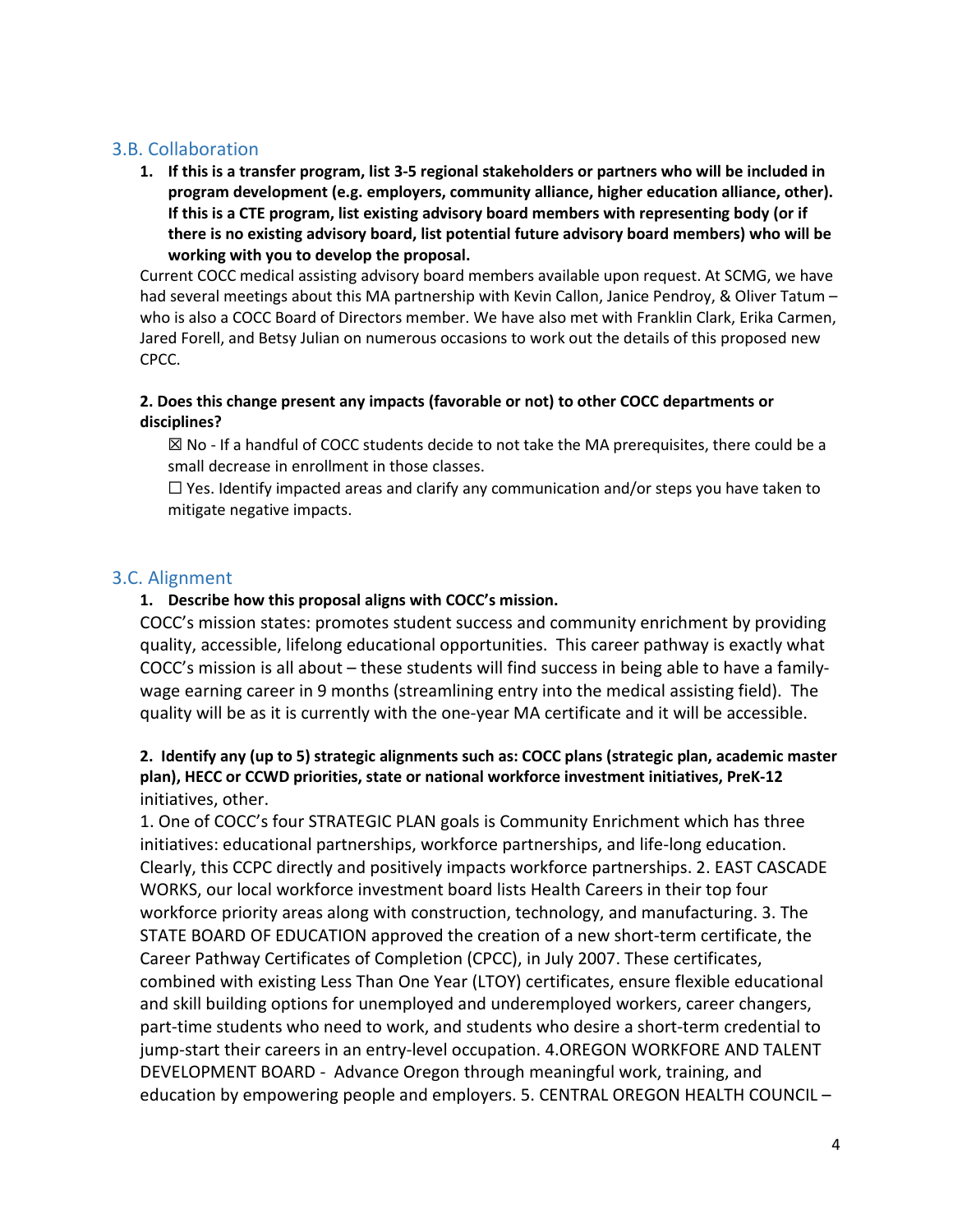co-funding with EC Works, our COCC Health Careers Recruiter position to fill the health careers talent pipeline by filling our allied health programs at COCC, including as one of the top areas, Medical Assisting.

#### **3. Alignment with standards**

Check any of the following that apply:

- $\Box$  Based on university programs (identified elsewhere in this document)
- $\boxtimes$  Specialized accreditation (Commission on Accreditation of Allied Health Education Programs CAAHEP - MAERB)
- $\Box$  Industry standards (identify standard)
- □ Other (explain)

#### 3.D. Design

#### 1. Purpose and outcomes

- **What is the purpose of this program? (Your answer will align with the category you chose in 2. Type of Award.)**
	- o CTE: list occupation/job titles Medical Assisting
	- o Transfer: list a minimum of three majors/universities that offer the major for which the focus area would prepare students, and identify any primary targets.

#### • **CTE: List 3-5 draft outcomes for your program**

1) Apply foundations of clinical practice to provide evidence-based, quality care for patients. 2) Implement concepts of applied communication to optimize patient care and promote positive interactions in the professional environment. 3) Utilize knowledge of medical business practices in the provision of patient care and services. 4) Demonstrate medical law and ethics in the application of medical assisting practice. 5) Implement safety and emergency practices in the course of patient care delivery and outpatient practice. 6) Display characteristics key to the provision of safe, quality patient care.

#### 2. Courses

#### **Given the purpose and outcomes, identify which courses you may include in the program**

- List existing courses expected to be used in new program MA 110, MA 111, MA 120, MA 121, MA 137, MA 147, MA 150
- List new courses expected to be used in new program

#### 3. Primary delivery method

#### **3.a. Identify your primary delivery method.**

 $\Box$  100% of the program will be offered in a traditional (face to face) format at the following location:

Campus Location(s):  $\Box$  Bend  $\Box$  Redmond  $\Box$  Madras  $\Box$  Prineville Other:

 $\boxtimes$  If 100% of the program will NOT be offered in a traditional (face to face) format in a distinct location, please describe the delivery method and/or location and provide approximate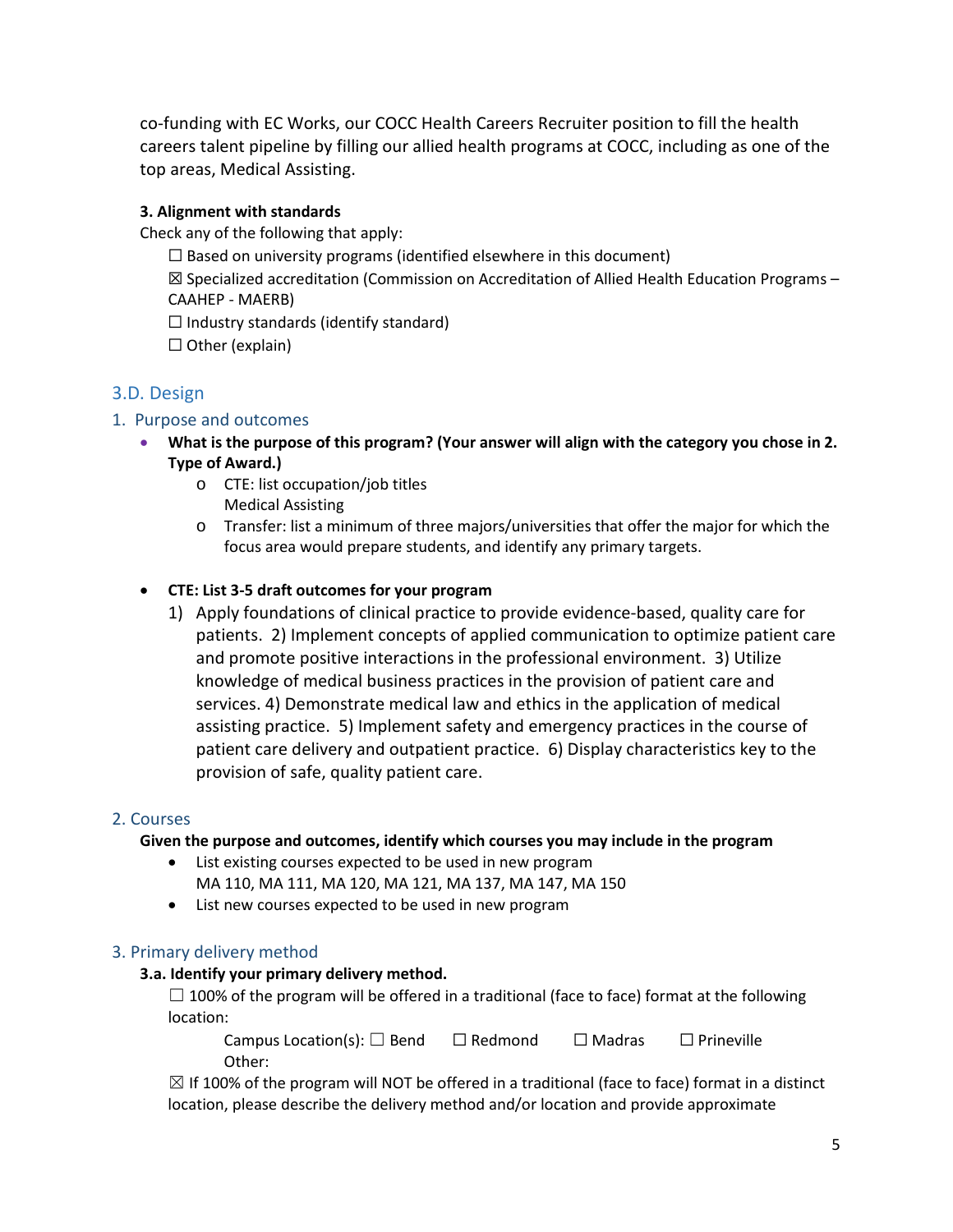percentages. Hybrid with 25% of lectures in person in a way that would best accommodate students working their normal day shifts at SCMG. Lecture would be delivered in a combination of remote, online, and in person (weekend and evening) instruction. Lab hours would be taught at COCC Health Careers Center and required clinical hours will be held at SCMG clinics by COCC faculty.

**3.b. NWCCU requires that COCC report all programs offered 50% or more in a distinct location. Do you plan to offer 50% or more of the total program credits (including general education and support courses) at a location different than 3.a.?**

 $\boxtimes$  No, 50% or more of the program credits will not be offered in a location different than 3.a.  $\Box$  Yes, list location(s):

**3.c. NWCCU requires COCC to request permission for new locations at which 50% or more of a program is offered. Will you offer 50% or more of the total program credits at a new location?**  ☒ No

 $\Box$  Yes, list location(s):

**3.d. NWCCU requires COCC to request permission for programs in which 50% or more of a program is offered online. Will you offer 50% or more of the total program credits online?** 

☒ No

☐ Yes, estimate percentage:

#### 4. Program Entrance

#### **Check one**

 $\Box$  Selective admission (requires approval and advance work on selection process; may influence implementation date)

 $\Box$  Enforced prerequisites into first term

 $\Box$  Recommended preparation into first term

 $\Box$  No formal entrance requirement but individual course prerequisites throughout program

☒ No entrance requirement

#### 5. Enrollment options

#### **Check all that apply**

 $\Box$  Rolling entry (students can begin any term)

 $\Box$  Rolling entry (students can begin any term except summer)

 $\boxtimes$  Cohort program (a group of students take the same or similar schedule during the program)

 $\Box$  Part-time and full-time attendance options available

☒ Full time attendance in cohort or core courses required

 $\Box$  Program begins every fall term

 $\Box$  Program begins every other year in fall term

 $\Box$  Program begins in fall (daytime courses) and spring (evening courses)

 $\Box$  Program orientation course required in first term

☒ Courses must be sequenced carefully; work closely with an advisor

#### 3.E. Capacity

#### **1. What is your estimate for student enrollment in this program?**

First year: 24 Second year: 24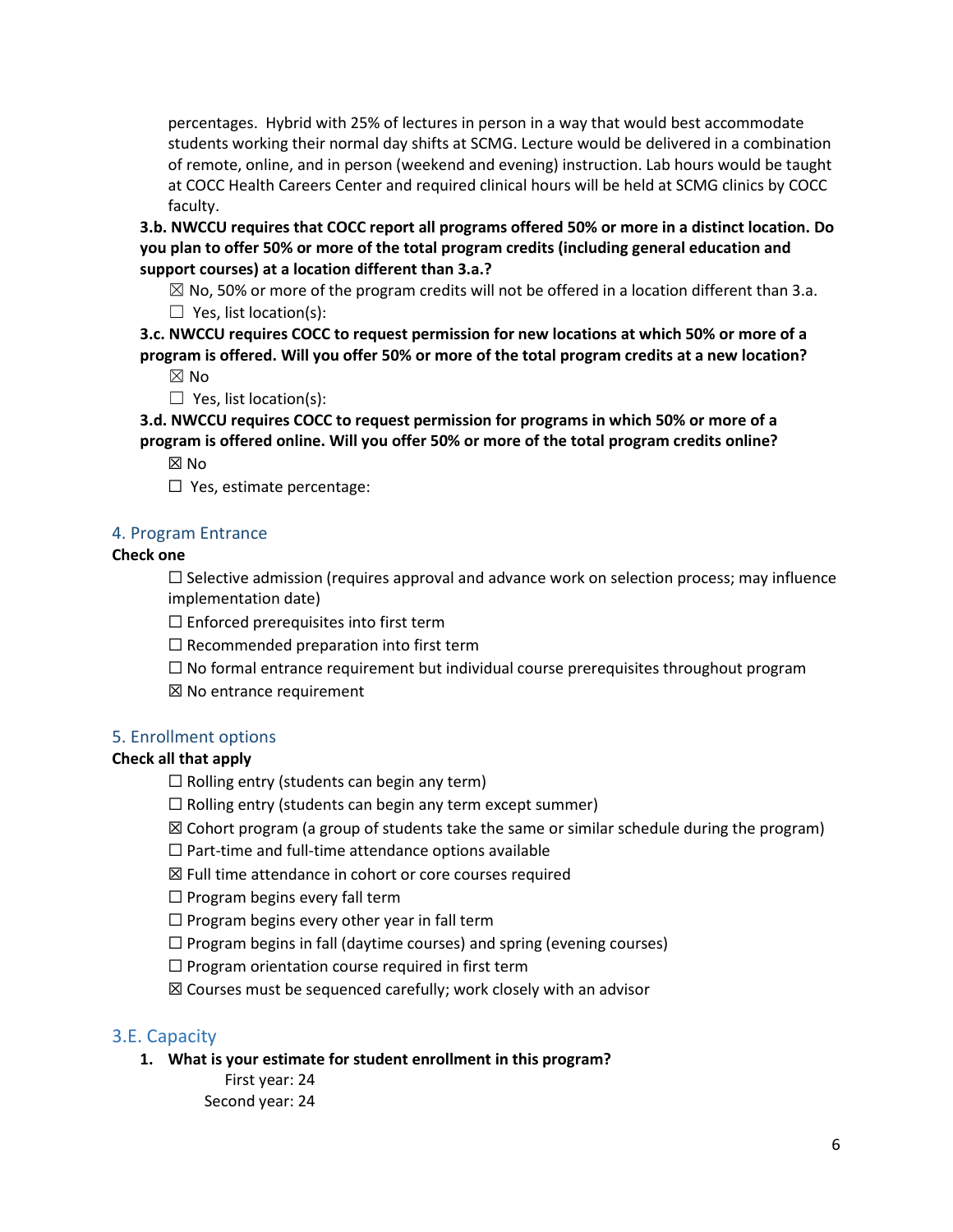Fully mature program: 24 + possibly a few students in the COCC program that opt for the CPCC.

#### **2. Identify your estimate for needs in the following areas.**

#### **a. Development and Maintenance**

- i. Who will be the content expert who is responsible for program development? Shannon Waller
- ii. Do they have sufficient capacity to complete the development for the duration of the implementation timeline? Yes
- iii. Who will be the lead faculty responsible for maintaining the program once established? This includes curriculum oversight and updating, catalog editing, lead in SLO assessment. List individuals with roles if these responsibilities are distributed. Shannon Waller

#### **b. Faculty**

 $\boxtimes$  Current FT faculty have the expertise to teach the program

☐ Current FT faculty do not have the expertise, but can oversee current PT faculty with the expertise

 $\Box$  Current FT faculty do not have the expertise, but can oversee PT faculty with the expertise, new PT faculty will need to be recruited

 $\Box$  Current FT faculty do not have the expertise to teach or oversee, new FT faculty will need to be recruited.

#### **c. Load**

 $\Box$  No load impact: program uses existing courses and enrollment for mature program is within current seat capacity

☐ Minor load impact: enrollment for mature program may result in the need for **new** sections (<5 sections)

☐ Minor load impact: enrollment for mature program may result in the need for **reallocated** sections and load (<5 sections)

 $\boxtimes$  Major load impact: enrollment for mature program will require 5-10 new sections Additional staffing costs will be covered by contract with St Charles Medical Group  $\Box$  Major load impact: enrollment for mature program will require 11-20 new sections

#### **d. Facilities, technology, equipment**

#### Facilities

☒ Current facilities are sufficient.

 $\Box$  Anticipate minor adjustments to current facilities (such as new furniture, rearrangement of room, dedicated room, etc.)

 $\Box$  Anticipate major facility needs (such as new or significantly remodeled space, leased space)

#### Technology

 $\boxtimes$  Current technology is sufficient.

 $\Box$  Anticipate minor adjustments to current technology (such as new software, a piece of equipment in the multimedia setup)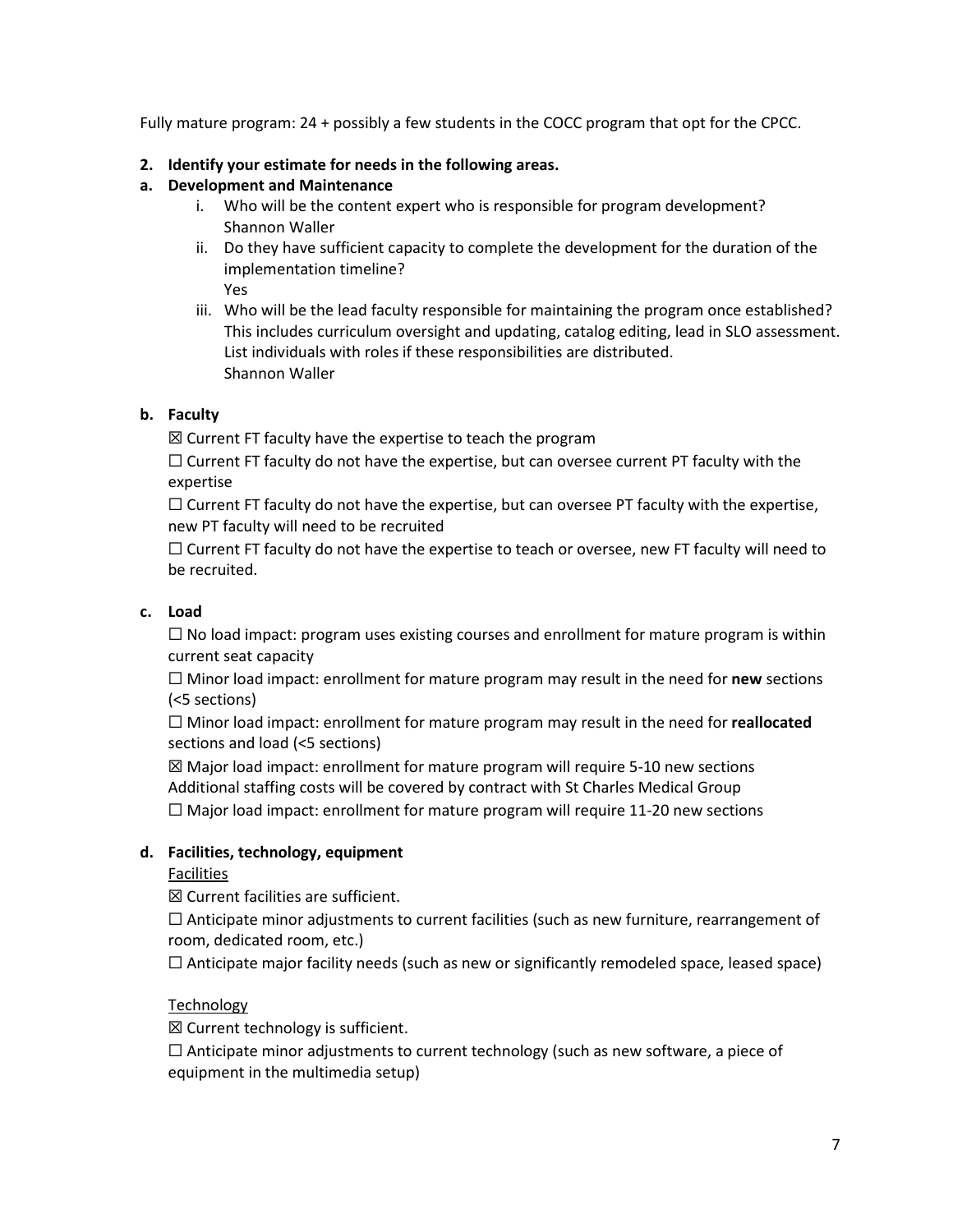$\Box$  Anticipate major technology needs (such as computer fleet, changes that require server improvements)

#### Equipment

☒ Current equipment is sufficient. SCMG will likely be helping with purchasing consumables.

- ☐ Anticipate minor equipment needs (improvements to existing or low cost (<\$500) purchases)
- ☐ Anticipate major equipment needs (purchases \$500-\$2000)
- $\Box$  Anticipate major equipment needs (purchases >\$2000)

#### **e. Support**

 $\boxtimes$  Current administrative assistant support is sufficient; anticipate no or minor administrative assistant support impacts (additional tasks but possible within current workload.)  $\Box$  Will need additional administrative assistant support; anticipate major administrative assistant impacts (additional tasks do not fit within current workloads.)

#### 4. Provide any other information about your concept proposal here.

See attached documentation sheet.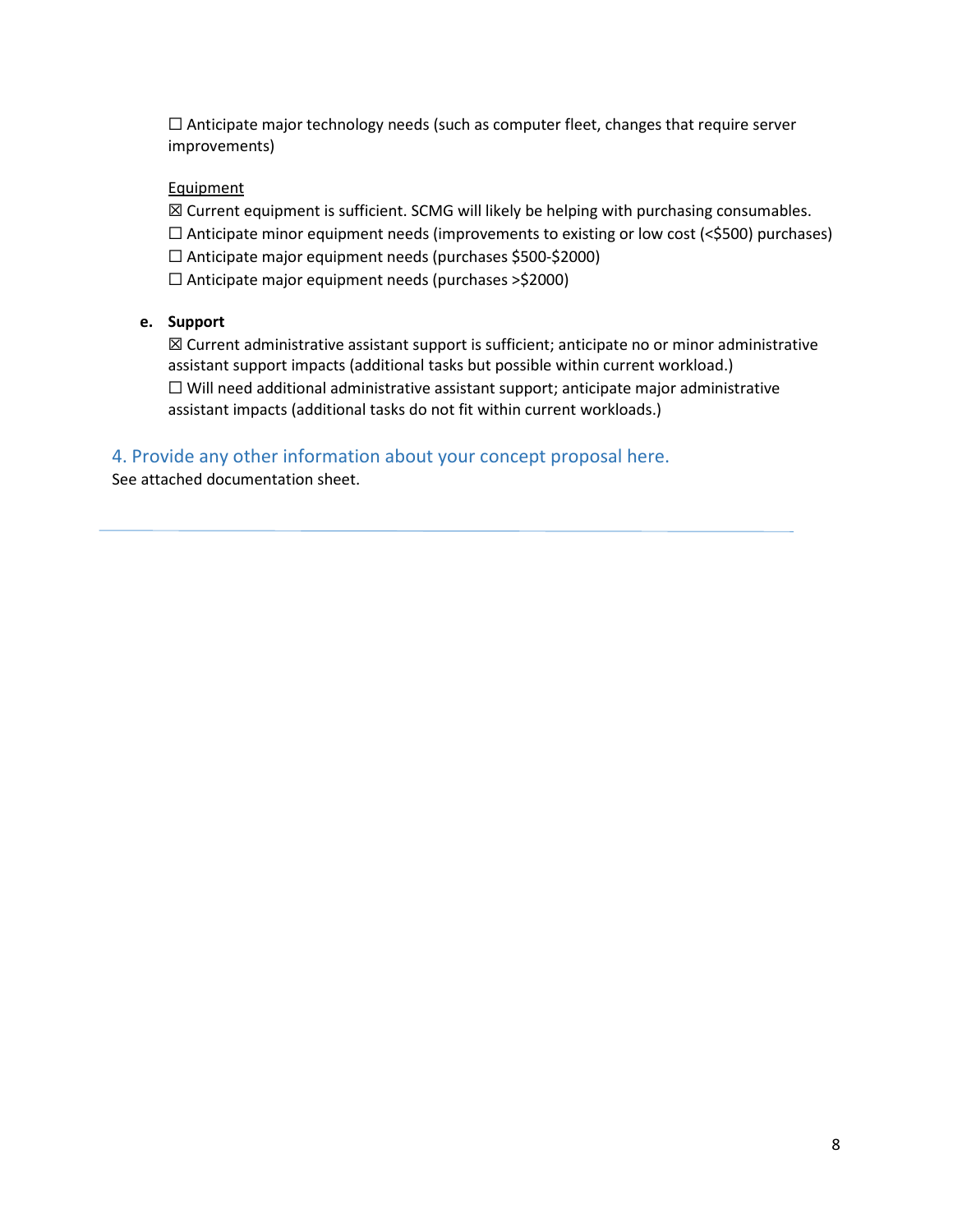### **Pay Scale from St. Charles for Medical Assistants**





Typical pay range: \$19.29 - \$26.66

Sleep Clinic

ST. CHARLES HEALTH SYSTEM **JOB DESCRIPTION** 

Medical Assistant TITLE: **REPORTS TO POSITION:** Clinic Supervisor DEPARTMENT: SCMG

[Medical Assistant-LPN,EMT-I, EMT-P -](https://stcharles.wd1.myworkdayjobs.com/en-US/External/job/Bend-OR/Medical-Assistant-LPN-EMT-I--EMT-P----Full-Time-_R1009493) (Full Time) (myworkdayjobs.com)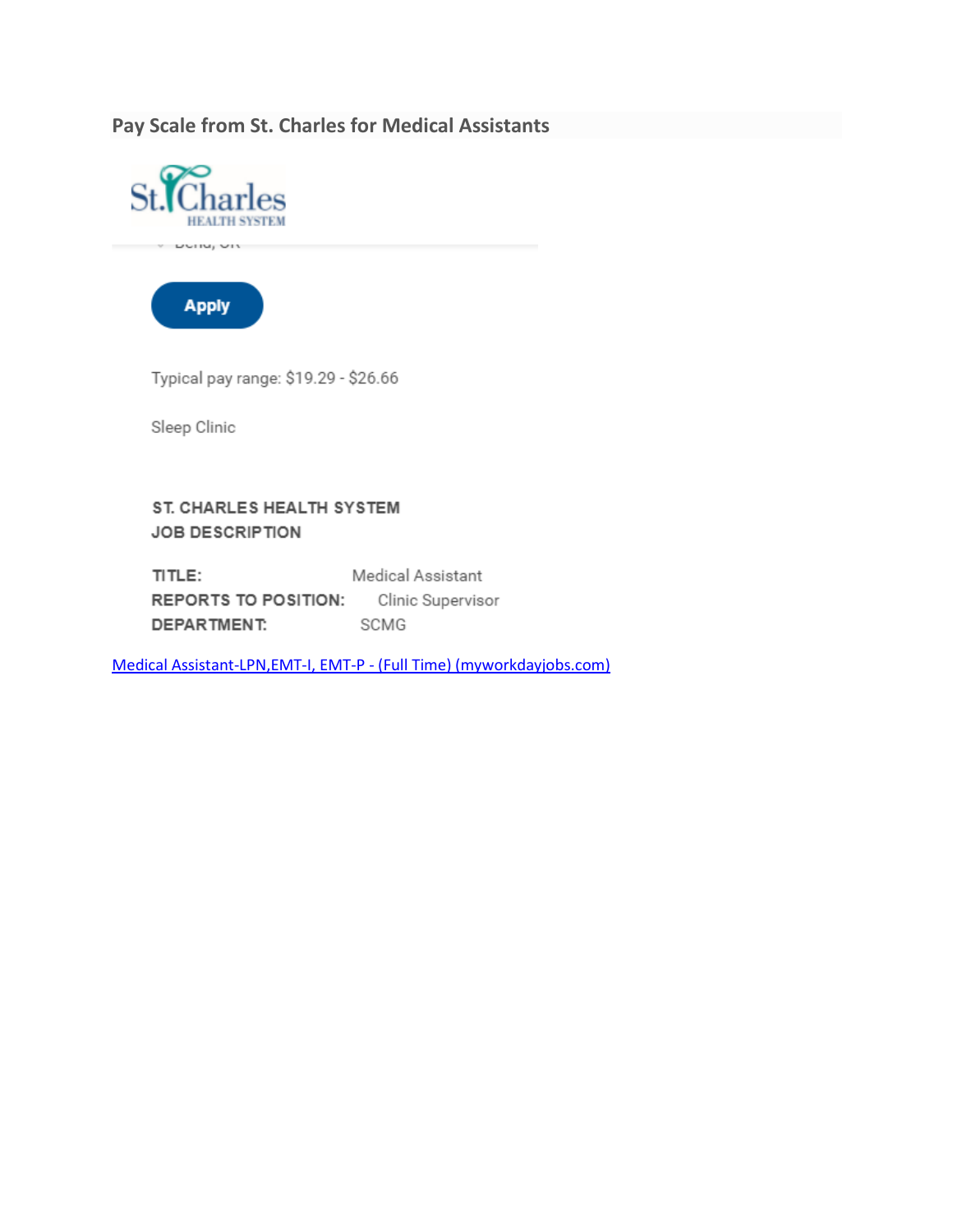## **COCC Medical As**

|                      | 1-Year MA Certificate of Completion 56-59 cr | <b>Career Pathways Certificate o</b> |
|----------------------|----------------------------------------------|--------------------------------------|
| Pre-Req's            |                                              |                                      |
| AH 105/MTH 105       | Math                                         |                                      |
| AH 114               | Pathophysiology                              |                                      |
| BA 214/WR 121        | Writing                                      |                                      |
| <b>BI 105</b>        | A/P                                          |                                      |
| AH 115               | <b>Cultural Comm</b>                         |                                      |
|                      |                                              |                                      |
| <b>CORE MA</b>       |                                              |                                      |
| MA 110               | Intro to Clinical                            | MA 110 (7 cr)                        |
| MA 111               | Intro to Admin                               | MA 111 (4 cr)                        |
| <b>MA 150</b>        | Pharm                                        | MA 150 (3 cr)                        |
| <b>MA 120</b>        | Clinical II                                  | MA 120 (7 cr)                        |
| MA 121               | Admin MA                                     | MA 121 (5 cr)                        |
| MA 140*              | <b>Nutrition</b>                             |                                      |
| MA 137               | <b>Application MA</b>                        | MA 137 (4 cr)                        |
| MA 147               | Practicum                                    | MA 147 (5 cr)                        |
|                      |                                              | Total 35 cr                          |
| $\sim$ $\sim$ $\sim$ |                                              |                                      |

\* Planning on removing and embedding into clinical course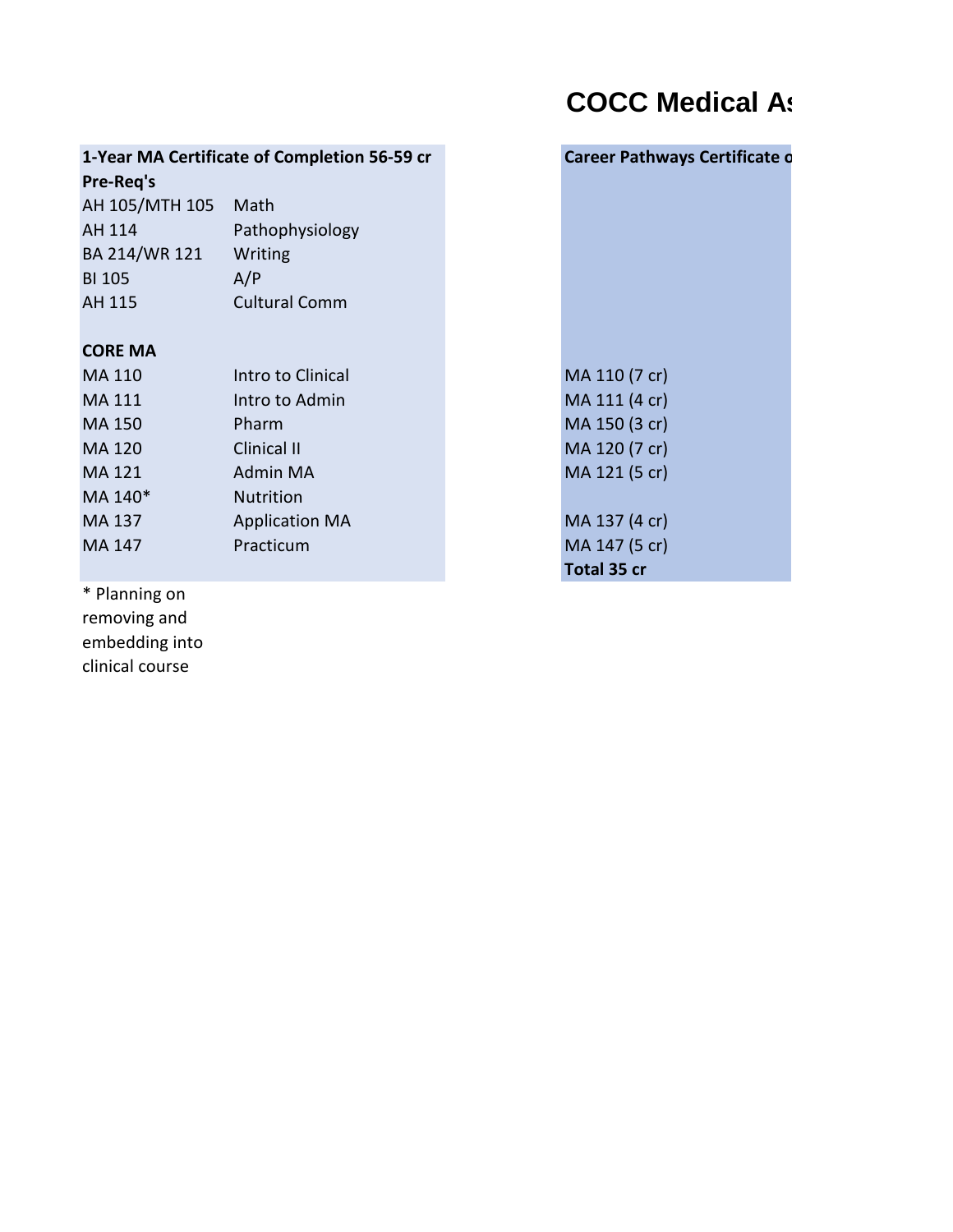## **ssisting**

 **of Completion 35 cr**

Intro to Clinical Intro to Admin Pharm Clinical II Admin MA

Application MA Practicum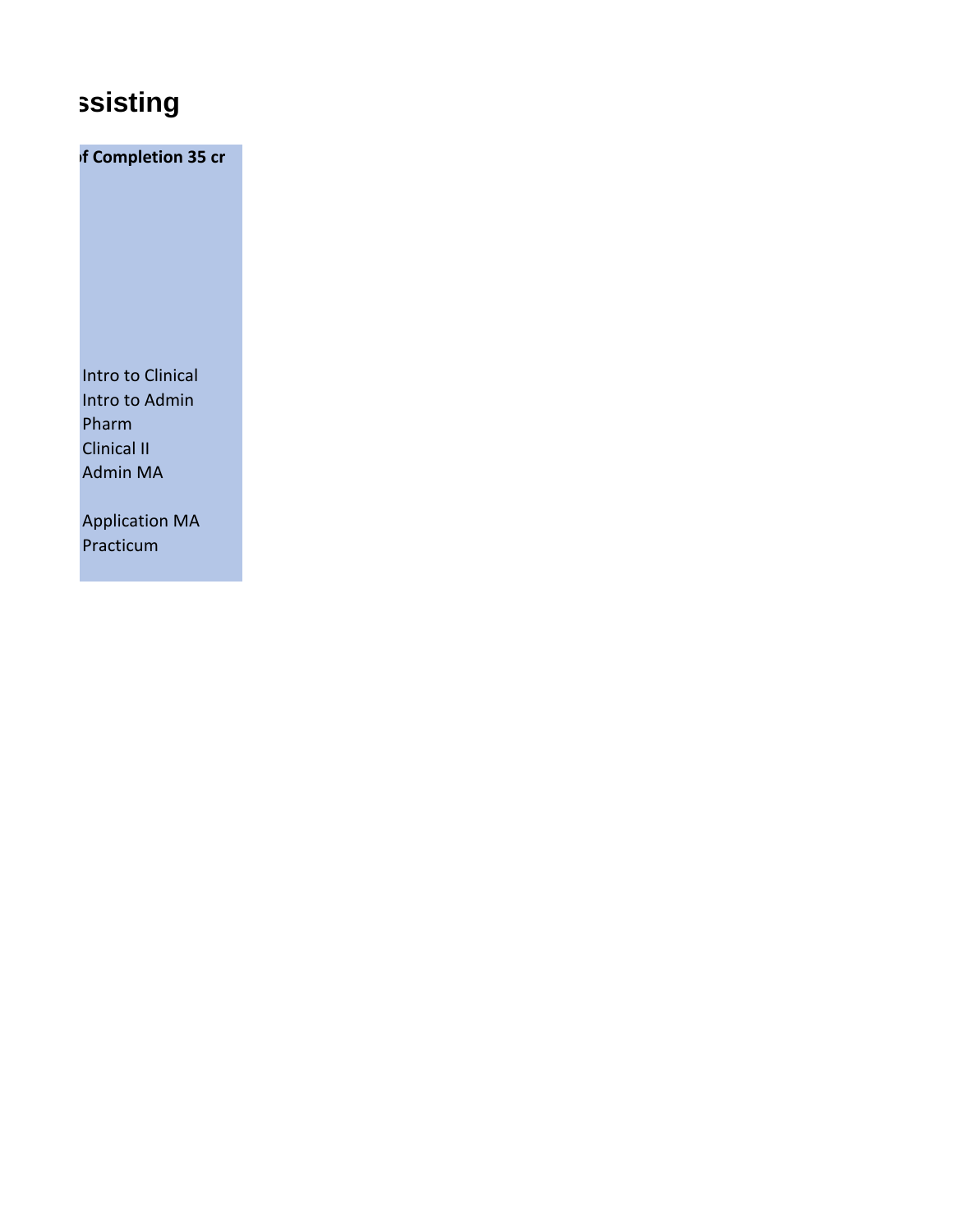## **2-Cohort Faculty Load**

| Fall                                         | <b>Credits</b>         | Load                             | <b>Waller</b> | <b>FT</b> | <b>ADJ</b> | <b>Criswell Powers</b> |               |      |
|----------------------------------------------|------------------------|----------------------------------|---------------|-----------|------------|------------------------|---------------|------|
| MA First Term - Cohort 1                     | CR: 15                 | Lec: 13.00                       |               | 5.00      | 5.00       |                        | 3.00          |      |
| (MA 110, 111, 150)                           | Lec: 13, Lab: 6 (3:1)  | Lab: $(4.2)(x_3$ labs)           |               | 4.20      | 4.20       | 4.20                   |               |      |
|                                              | CR: 3                  | Lec: 3.00                        |               | 3.00      |            |                        |               |      |
| MA 3rd Term - Cohort 2                       | Lec: 3, Lab: 3 (3:1)   | Lab: $(2.1)$ (x 3 labs)          |               |           | 6.30       |                        |               |      |
| MA 147 Practicum                             | CR: 5                  |                                  |               | 6.00      |            |                        | 3.00          | 3.00 |
|                                              | Other: 16              | .50 per student (12 LU)          |               |           |            |                        |               |      |
|                                              |                        | Program Director                 | 4.00          |           |            |                        |               |      |
|                                              |                        | Chair                            | 5.00          |           |            |                        |               |      |
|                                              |                        | Lab Prep                         |               |           |            | 1.00                   |               |      |
|                                              | <b>Fall Total</b>      |                                  | 15.00         | 12.20     | 15.50      | 8.20                   | 6.00          |      |
|                                              | Winter                 |                                  | <b>Waller</b> | FT        | <b>ADJ</b> | <b>Criswell Powers</b> |               |      |
|                                              | CR: 15                 | Lec: 8.00                        | 3.00          | 5.00      |            |                        |               |      |
| MA 2nd Term - Cohort 1<br>(MA 120, 121, 140) | Lec: 8; Lab: $6(3:1)$  | Lab: $(4.2)(x \ 3 \text{ labs})$ |               | 4.20      | 4.20       | 4.20                   |               |      |
|                                              | Oth: $10(2:1)$         | Other: 7.5 (121 and 140)         | 7.50          |           |            |                        |               |      |
|                                              |                        | Program Director                 | 4.00          |           |            |                        |               |      |
|                                              |                        | Chair                            | 6.00          |           |            |                        |               |      |
|                                              | Lab Prep               |                                  |               |           |            | 1.00                   |               |      |
| <b>Winter Total</b>                          |                        |                                  |               | 9.20      | 4.20       | 5.20                   | 0.00          |      |
| <b>Spring</b>                                |                        |                                  | <b>Waller</b> | FT        | <b>ADJ</b> | <b>Criswell Powers</b> |               |      |
| MA 3rd Term - Cohort 1                       | CR: 3                  | Lec: 3.00                        |               | 3.00      |            |                        |               |      |
|                                              | Lec: 3, Lab: 3 (3:1)   | Lab: $(2.1)$ (x 3 labs)          |               | 2.10      | 2.10       | 2.10                   |               |      |
| MA 147 Practicum                             | CR: 5                  | .50 per student (12 LU)          | 4.50          | 3.00      | 2.00       | 2.50                   |               |      |
|                                              | Other: 16              |                                  |               |           |            |                        |               |      |
| <b>MA First Term - Cohort 2</b>              | CR: 15                 | Lec: 13.00                       |               | 5.00      | 5.00       |                        | 3.00          |      |
| (MA 110, 111, 150)                           | Lec: 13, Lab: $6(3:1)$ | Lab: $(4.2)(x 3$ labs)           |               | 4.20      | 4.20       | 4.20                   |               |      |
|                                              |                        | Program Director                 | 3.00<br>5.00  |           |            |                        |               |      |
| Chair                                        |                        |                                  |               |           |            |                        |               |      |
| Lab Prep                                     |                        |                                  |               |           |            | 1.00                   |               |      |
| <b>Spring Total</b>                          |                        |                                  |               | 17.30     | 13.30      | 9.80                   | 3.00          |      |
| <b>Summer</b>                                |                        |                                  | <b>Waller</b> | <b>FT</b> | <b>ADJ</b> | <b>Criswell</b>        | <b>Powers</b> |      |
| MA 2nd Term - Cohort 2                       | CR: 15                 | Lec: 8.00                        |               | 5.00      |            |                        | 3.00          |      |
| (MA 120, 121, 140)                           | Lec: 8; Lab: $6(3:1)$  | Lab: $(4.2)(x \ 3 \text{ labs})$ |               | 4.20      | 4.20       |                        | 4.20          |      |
|                                              | Oth: $10(2:1)$         | Other: 7.5 (121 and 140)         |               |           |            |                        | 7.50          |      |
|                                              | Lab Prep               |                                  |               |           |            | 1.00                   |               |      |
| <b>Summer Total</b>                          |                        |                                  | 0.00          | 9.20      | 4.20       | 1.00                   | 14.70         |      |
| <b>TOTAL - ALL TERMS</b>                     |                        |                                  | 48.00         | 47.90     | 37.20      | 24.20                  | 23.70         |      |

**MA Director Load:** 11 181.00 **Chair: 16**